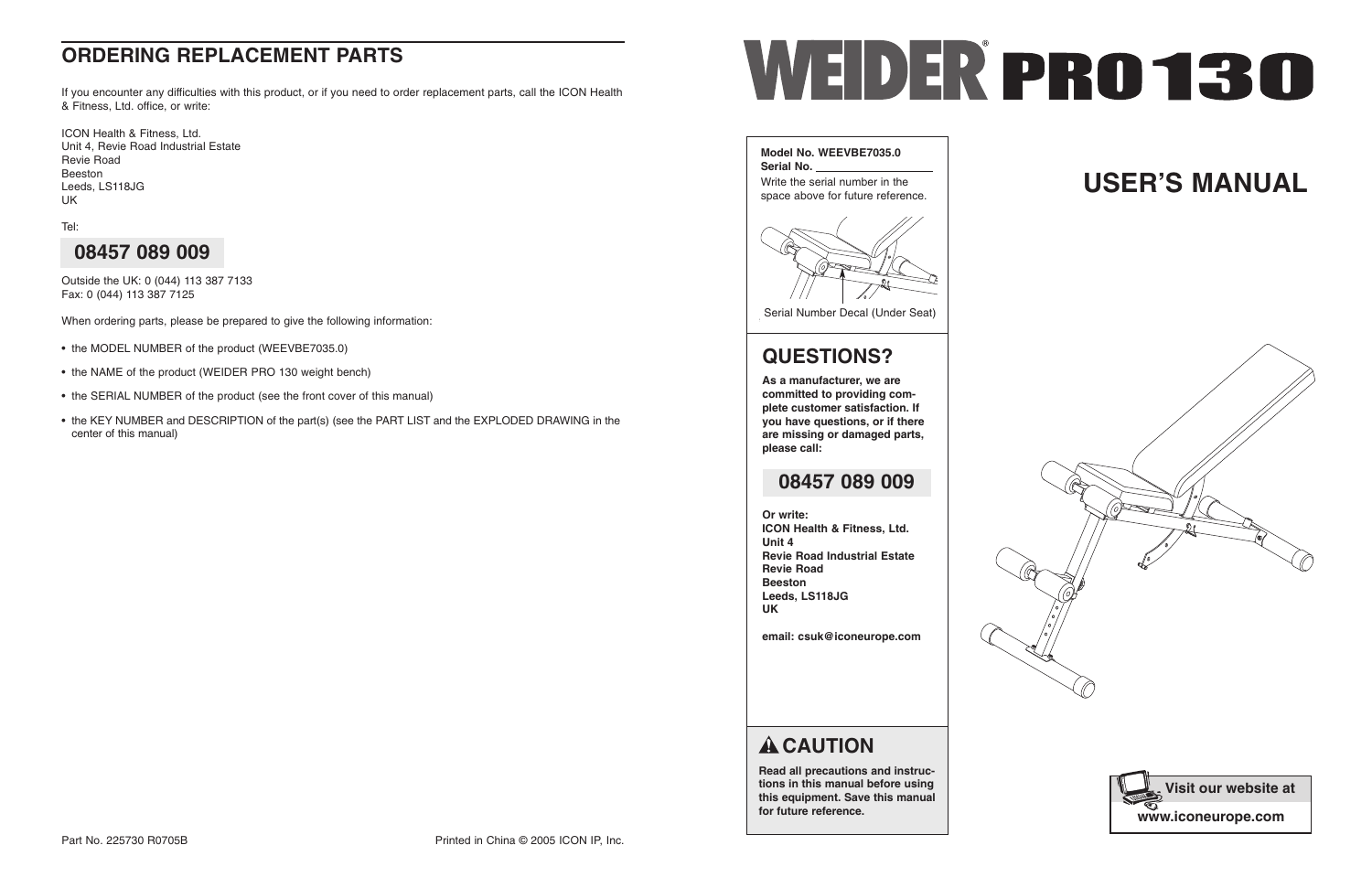Rest for a short period of time after each set. The ideal resting periods are:

- Rest for three minutes after each set for a muscle building workout.
- Rest for one minute after each set for a toning workout.
- Rest for 30 seconds after each set for a weight loss workout.

Plan to spend the first couple of weeks familiarizing yourself with the equipment and learning the proper form for each exercise.

#### **COOLING DOWN**

End each workout with 5 to 10 minutes of stretching. Include stretches for both your arms and legs. Move slowly as you stretch and do not bounce. Ease into each stretch gradually and go only as far as you can without strain. Stretching at the end of each workout is an effective way to increase flexibility.

### **STAYING MOTIVATED**

For motivation, keep a record of each workout. List the date, the exercises performed, the resistance used, and the numbers of sets and repetitions completed. Record your weight and key body measurements at the end of every month. Remember, the key to achieving the greatest results is to make exercise a regular and enjoyable part of your everyday life.





#### **MUSCLE CHART**

- A. Sternomastoid (neck)
- B. Pectoralis Major (chest)
- C. Biceps (front of arm)
- D. Obliques (waist)
- E. Brachioradials (forearm)
- F. Hip Flexors (upper thigh)
- G. Abductor (outer thigh)
- H. Quadriceps (front of thigh)
- I. Sartorius (front of thigh)
- J. Tibialis Anterior (front of calf)
- K. Soleus (front of calf)
- L. Anterior Deltoid (shoulder)
- M. Rectus Abdominus (stomach)
- N. Adductor (inner thigh)
- O. Trapezius (upper back)
- P. Rhomboideus (upper back)
- Q. Posterior Deltoid (shoulder)
- R. Triceps (back of arm)
- S. Latissimus Dorsi (mid back)
- T. Spinae Erectors (lower back)
- U. Gluteus Medius (hip)
- V. Gluteus Maximus (buttocks)
- W. Hamstring (back of leg)
- X. Gastrocnemius (back of calf)

### **WARNING DECAL PLACEMENT**

Note: A PART IDENTIFICATION CHART and a PART LIST/EXPLODED DRAWING are attached in the center of this manual. Remove the PART IDENTIFICATION CHART and PART LIST/EXPLODED DRAWING before beginning assembly.

WEIDER is a registered trademark of ICON IP, Inc.

## **TABLE OF CONTENTS**

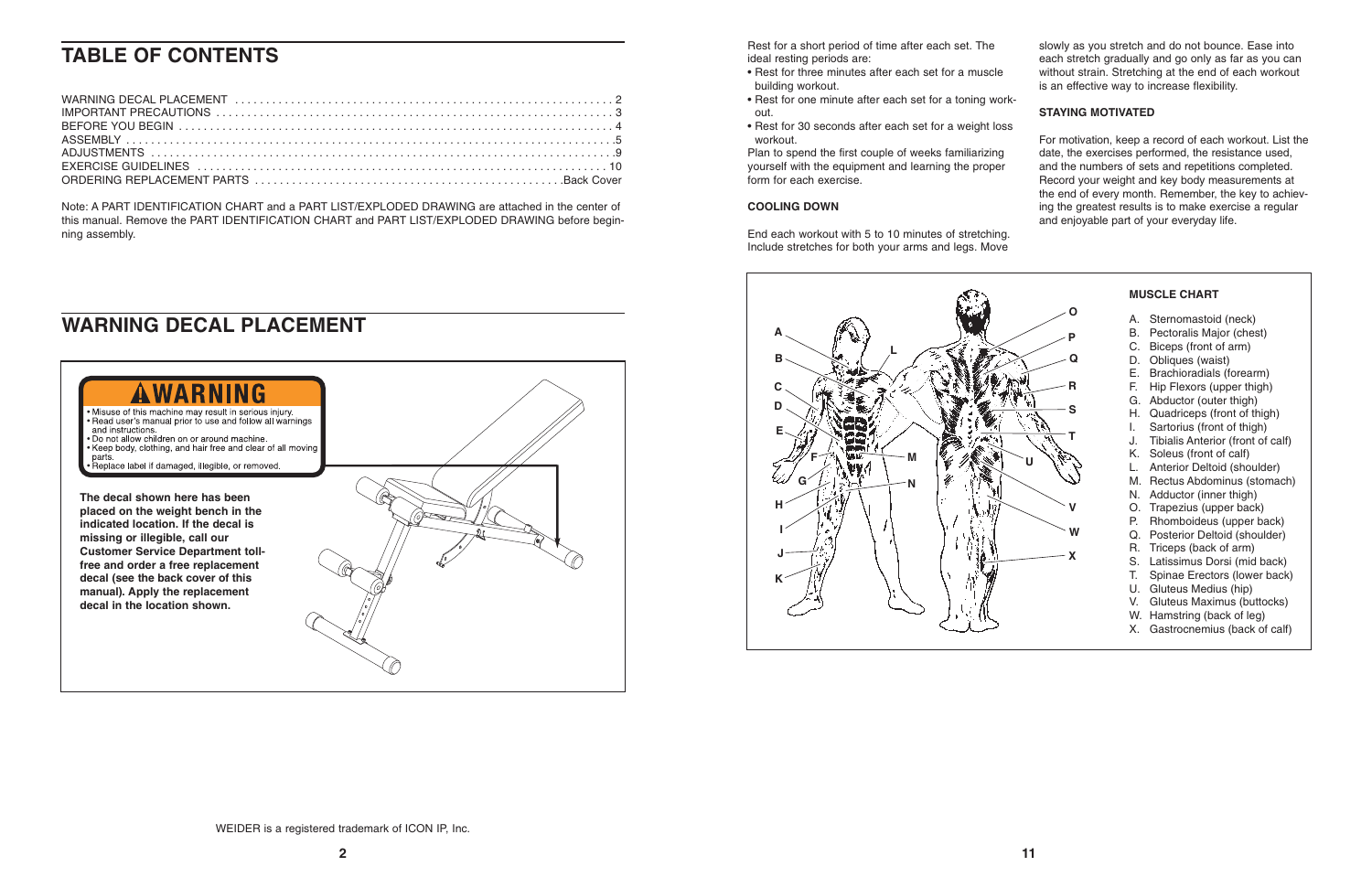### **EXERCISE GUIDELINES**

#### **THE FOUR BASIC TYPES OF WORKOUTS**

#### **Muscle Building**

To increase the size and strength of your muscles, push them close to their maximum capacity. Your muscles will continually adapt and grow as you progressively increase the intensity of your exercise. You can adjust the intensity level of an individual exercise in two ways:

- by changing the amount of weight used
- by changing the number of repetitions or sets performed. (A "repetition" is one complete cycle of an exercise, such as one sit-up. A "set" is a series of repetitions.)

The proper amount of weight for each exercise depends upon the individual user. You must gauge your limits and select the amount of weight that is right for you. Begin with 3 sets of 8 repetitions for each exercise you perform. Rest for 3 minutes after each set. When you can complete 3 sets of 12 repetitions without difficulty, increase the amount of weight.

#### **Toning**

You can tone your muscles by pushing them to a moderate percentage of their capacity. Select a moderate amount of weight and increase the number of repetitions in each set. Complete as many sets of 15 to 20 repetitions as possible without discomfort. Rest for 1 minute after each set. Work your muscles by completing more sets rather than by using high amounts of weight.

#### **Weight Loss**

To lose weight, use a low amount of weight and increase the number of repetitions in each set. Exercise for 20 to 30 minutes, resting for a maximum of 30 seconds between sets.

#### **Cross Training**

Cross training is an efficient way to get a complete and well-balanced fitness program. An example of a balanced program is:

- Plan strength training workouts on Monday, Wednesday, and Friday.
- Plan 20 to 30 minutes of aerobic exercise, such as running on a treadmill or riding on an exercise cycle or an elliptical exerciser, on Tuesday and Thursday.
- Rest from both strength training and aerobic exercise for at least one full day each week to give your body time to regenerate.

The combination of strength training and aerobic exercise will reshape and strengthen your body, plus develop your heart and lungs.

#### **PERSONALIZING YOUR EXERCISE PROGRAM**

Determining the exact length of time for each workout, as well as the number of repetitions or sets completed, is an individual matter. It is important to avoid overdoing it during the first few months of your exercise program. You should progress at your own pace and be sensitive to your body's signals. If you experience pain or dizziness at any time while exercising, stop immediately and begin cooling down. Find out what is wrong before continuing. Remember that adequate rest and a proper diet are important factors in any exercise program.

#### **WARMING UP**

Begin each workout with 5 to 10 minutes of stretching and light exercise to warm up. Warming up prepares your body for more strenuous exercise by increasing circulation, raising your body temperature and delivering more oxygen to your muscles.

#### **WORKING OUT**

**A WARNING:** To reduce the risk of serious injury, read the following important precautions **before using the weight bench.**

Each workout should include 6 to 10 different exercises. Select exercises for every major muscle group, emphasizing areas that you want to develop most. To give balance and variety to your workouts, vary the exercises from session to session.

> **A WARNING:** Before beginning this or any exercise program, consult your physician. This **is especially important for persons over the age of 35 or persons with pre-existing health problems. Read all instructions before using. ICON assumes no responsibility for personal injury or property damage sustained by or through the use of this product.**

Schedule your workouts for the time of day when your energy level is the highest. Each workout should be followed by at least one day of rest. Once you find the schedule that is right for you, stick with it.

#### **EXERCISE FORM**

Maintaining proper form is an essential part of an effective exercise program. This requires moving through the full range of motion for each exercise, and moving only the appropriate parts of the body. Exercising in an uncontrolled manner will leave you feeling exhausted. On the exercise guide accompanying this manual you will find photographs showing the correct form for several exercises, and a list of the muscles affected. Refer to the muscle chart on the next page to find the names of the muscles.

The repetitions in each set should be performed smoothly and without pausing. The exertion stage of each repetition should last about half as long as the return stage. Proper breathing is important. Exhale during the exertion stage of each repetition and inhale during the return stroke. Never hold your breath.

### **IMPORTANT PRECAUTIONS**

- **1. Read all instructions in this manual and all warnings on the weight bench before using the weight bench.**
- **2. Use the weight bench only as described in this manual.**
- **3. It is the responsibility of the owner to ensure that all users of the weight bench are adequately informed of all precautions.**
- **4. Keep the weight bench indoors, away from moisture and dust. Place the weight bench on a level surface, with a mat beneath it to protect the floor or carpet. Make sure that there is enough clearance around the weight bench to mount, dismount, and use the weight bench.**
- **5. The weight bench is intended for home use only. Do not use the weight bench in any commercial, rental or institutional setting.**
- **6. Keep children under the age of 12 and pets away from the weight bench at all times.**
- **7. Always wear athletic shoes for foot protection while exercising.**
- **8. Keep hands and feet away from moving parts. 13. When the seat is in the lower position, insert the seat pin into the welded tube to prevent the seat from pivoting during exercise.**
- **9. The weight bench is designed to support a maximum user weight of 135 kg (300 lbs.), a maximum dumbbell weight of 50 kg (110 lbs.), 14. If you feel pain or dizziness at any time while and a maximum total weight of 185 kg (410 lbs.). exercising, stop immediately and begin cooling down.**
- **10. Inspect and tighten all parts each time the weight bench is used. Replace any worn parts immediately.**
- **11. Always make sure that the pins are fully inserted and in the proper position for the exercise you are performing.**
- 
- **12. When the seat is tilted to the upright position, always insert the seat pin into the hole in the seat frame as shown below. Do not insert the seat pin into the welded tube.**



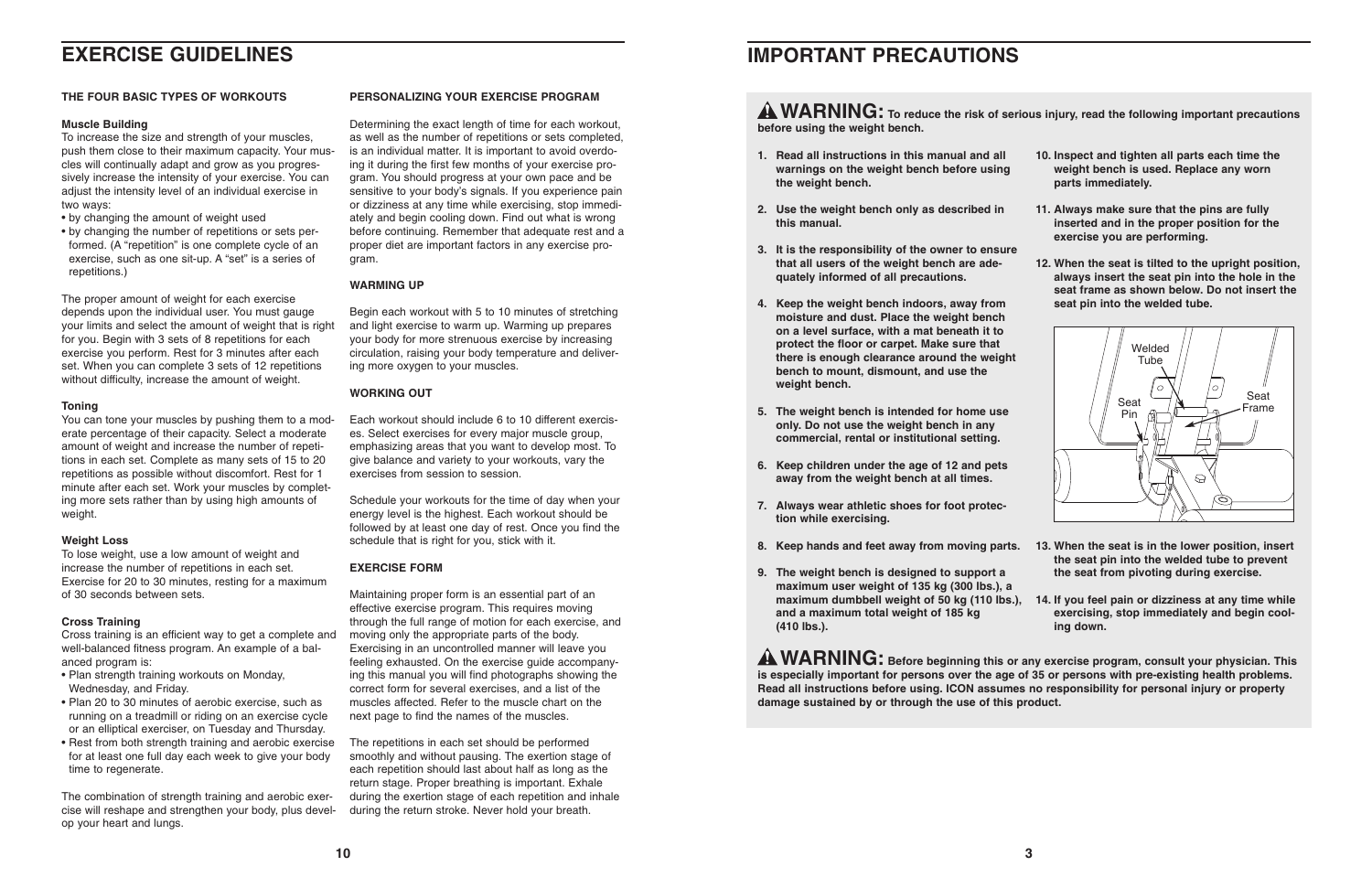This section explains how to adjust the weight bench. See the EXERCISE GUIDELINES on page 10 for important information about how to get the most benefit from your exercise program. Also, refer to the accompanying exercise guide to see the correct form for each exercise.

Make sure all parts are properly tightened each time the weight bench is used. Replace any worn parts immediately. The weight bench can be cleaned with a damp cloth and a mild, non-abrasive detergent. Do not use solvents.

#### **ADJUSTING THE BACKREST**

To adjust the Backrest (8), first remove the Short Pin (16). Raise or lower the Backrest and insert the Short Pin through the Bench Frame (1) and the Backrest Bracket (27).

#### **ADJUSTING THE HEIGHT OF THE WEIGHT BENCH**

To adjust the height of the weight bench, remove the Adjustment Knob (23) and raise or lower the Bench Frame (1) to the desired height. Reinsert the Knob into the Leg (6) and the Adjustment Leg (7). Fully tighten the Knob.

#### **SETTING UP THE WEIGHT BENCH FOR ROMAN CHAIR EXERCISES**

Raise the Seat Frame (5) to the upright position. Insert the Long Pin (30) into the Bench Frame (1) and the Seat Frame. Adjust the height of the weight bench as described above so that the Seat (9) is in a comfortable position.



Note: When the Seat (9) is in the lower position, insert the Long Pin (30) through the Bench Frame (1) and the welded tube on the Seat Frame (5) to prevent the Seat from pivoting during exercise.

**WARNING: When the Seat (9) is in the upright position, always insert the Long Pin (30) into the hole in the Seat Frame (5) as shown in the inset drawing; do not insert the Pin into the welded tube on the Seat Frame.**

### **ADJUSTMENTS**



### **BEFORE YOU BEGIN**

Thank you for selecting the versatile WEIDER® PRO 130 weight bench. The weight bench is designed to help you develop the major muscle groups of the upper body. Whether your goal is a shapely figure, dramatic muscle size and strength or a healthier cardiovascular system, the weight bench will help you achieve the specific results you want.

**For your benefit, read this manual carefully before using the weight bench.** If you have questions,

please call the telephone number on the front cover of this manual. To help us assist you, please note the product model number and serial number before calling. The model number is WEEVBE7035.0. The serial number can be found on a decal attached to the weight bench (see the front cover of this manual).

Before reading further, please review the drawing below and familiarise yourself with the parts that are labelled.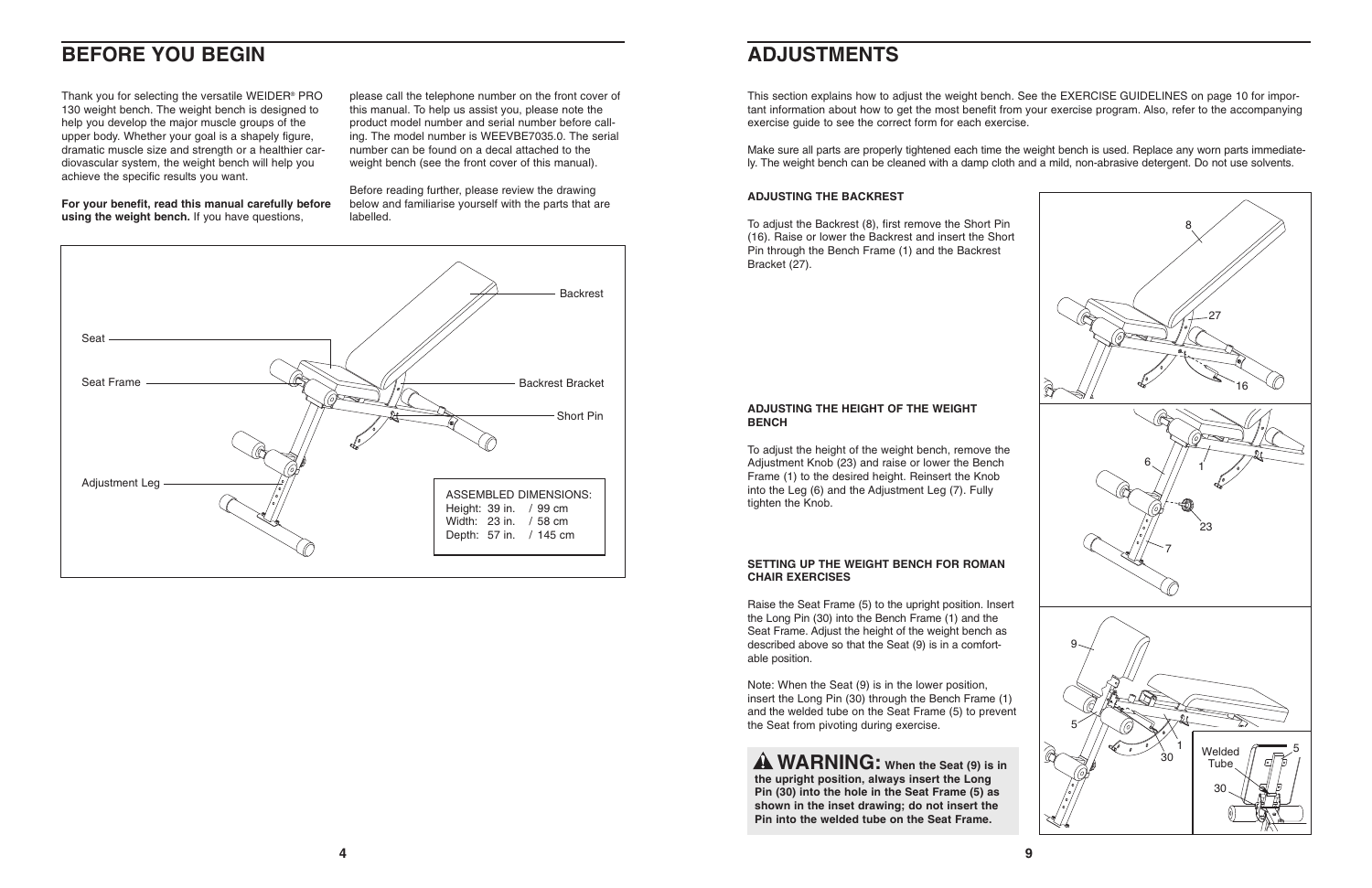11. Slide the Short Pad Tube (31) through the hole in the Leg (6). Slide two Plastic Spacers (3) and two Foam Pads (11) onto the Pad Tube.

**Repeat this step with the Long Pad Tube (12) and the Seat Frame (5).**

12. Make sure that all parts have been properly tightened. The use of the remaining parts will be explained in ADJUSTMENTS, beginning on the next page.



### **ASSEMBLY**

**Before beginning assembly, carefully read the following information and instructions:**



#### **Make Things Easier for Yourself**

- **•** Assembly requires two people.
- **•** Place all parts in a cleared area and remove the packing materials. Do not dispose of the packing materials until assembly is completed.
- **•** Tighten all parts as you assemble them, unless instructed to do otherwise.
- 1. **Before beginning assembly, make sure you understand the information in the box above. For help identifying small parts, use the PART IDENTIFICATION CHART in the center of this manual.**

Everything in this manual is designed to ensure that the weight bench can be assembled successfully by anyone. Most people find that by setting aside plenty of time, assembly will go smoothly.

Orient the Stabiliser (2) as shown. Attach the the Bench Frame (1) to the Stabiliser with two M8 x 72mm Carriage Bolts (21) and two M8 Nylon Locknuts (35). **Do not tighten the Locknuts yet.**

2. Make sure that the Square Bushing (22) is on the end of the Leg (6).



Attach the Leg (6) to the Bench Frame (1) with three M8 x 67mm Bolts (34), an M8 Washer (32), and three M8 Nylon Locknuts (35). **Do not tighten the Locknuts yet.**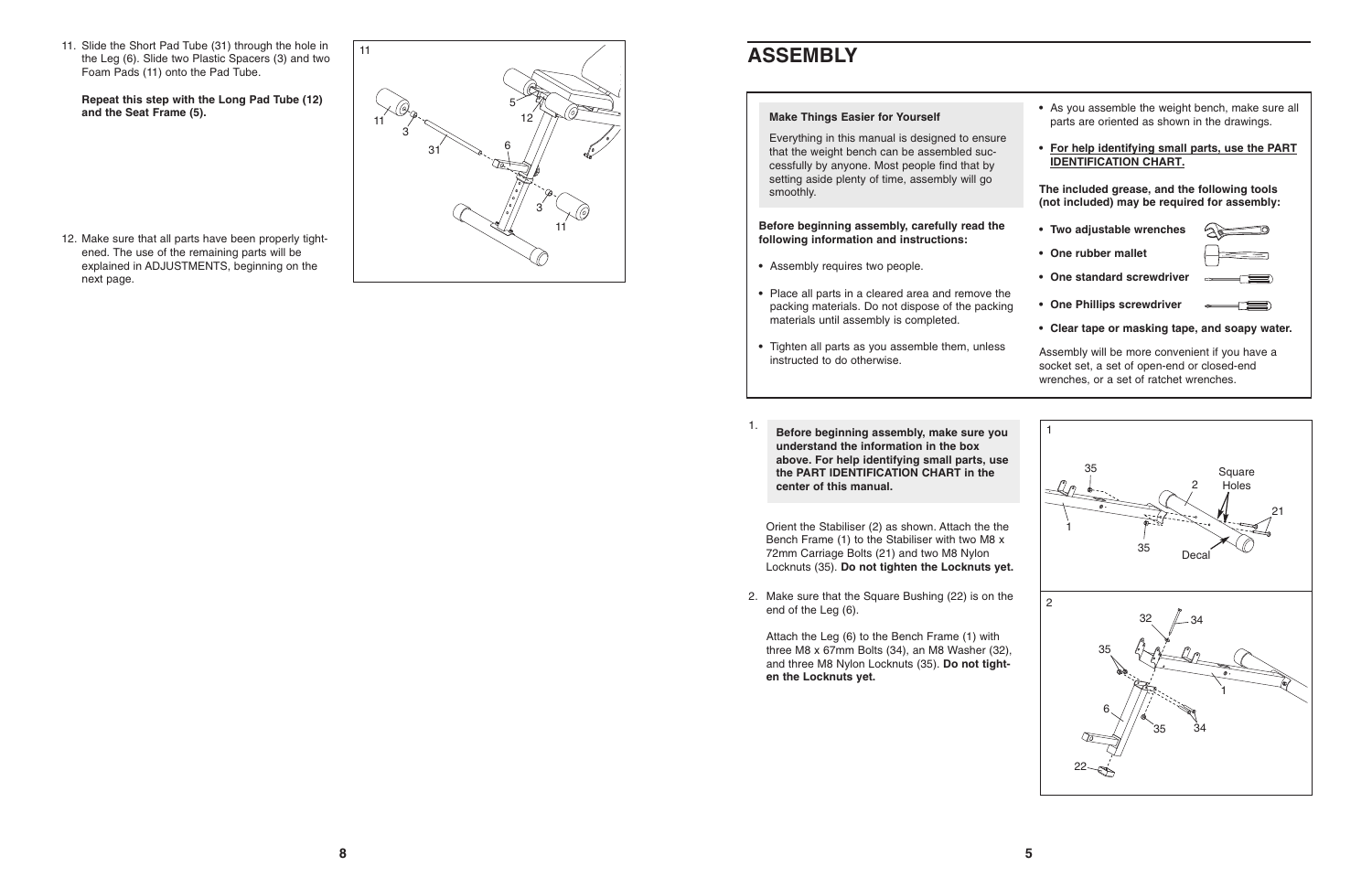**7**

7. Insert the Backrest Bracket (27) through the Bench Frame (1).

Grease an M10 x 80mm Bolt (17). Attach the Backrest Frame (4) to the Bench Frame (1) with the Bolt and an M10 Nylon Locknut (18). **Do not overtighten the Locknut; the Backrest Frame must be able to pivot easily.**

Attach the Short Pin (16) to the Bench Frame (1) with an M4 x 12mm Screw (33). Insert the Pin into the Bench Frame and Backrest Bracket (27).

9. Attach the Seat (9) to the Seat Frame (5) with four M6 x 16mm Screws (15).

10. Attach the Seat Frame (5) to the Bench Frame (1) with an M10 x 122mm Bolt (20) and an M10 Nylon Locknut (18).

Attach the Long Pin (30) to the Bench Frame (1) with an M4 x 12mm Screw (33). Insert the Pin into the Bench Frame and Seat Frame (5).

8. Attach two Bumpers (26) to the Bench Frame (1) with two M4 x 16mm Self-tapping Screws (25) and M6 Washers (36).

Attach the 10mm Spacers (28) to the round hole in the Backrest Bracket (27) with an M8 x 35mm Bolt (29) and an M8 Nylon Locknut (35).



3. Orient the second Stabiliser (2) as shown. Attach the Stabilizer to the Adjustment Leg (7) with two M8 x 72mm Carriage Bolts (21) and two M8 Nylon Locknuts (35). **Do not tighten the Locknuts yet.**

5. Attach the Backrest Bracket (27) to the Backrest Frame (4) with two M10 x 70mm Bolts (19) and two M10 Nylon Locknuts (18).

6. Attach the Backrest (8) to the Backrest Frame (4) with four M6 x 16mm Screws (15).

4. Slide the Adjustment Leg (7) into the Leg (6). Fully tighten the the Adjustment Knob (23) into the Adjustment Leg and the Leg.

**Tighten the M8 Nylon Locknuts (35) used in steps 1–3.**

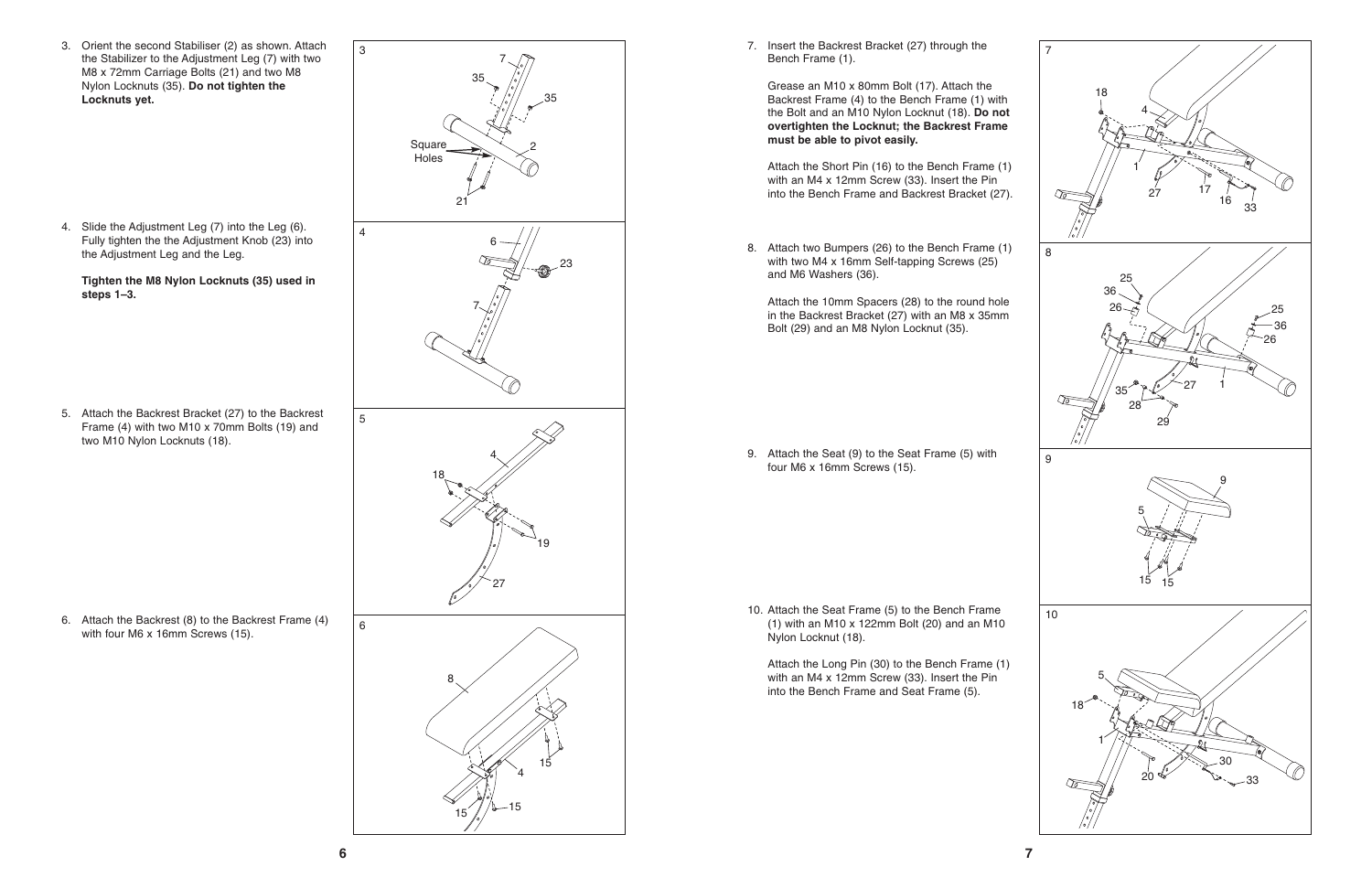

### **MAKE ASSEMBLY EASIER. REMOVE AND USE THIS** PART IDENTIFICATION CHART AND PART LIST/EXPLODED DRAWING DURING ASSEMBLY.

### **SAVE THIS PART IDENTIFICATION CHART** PART LIST/EXPLODED DRAWING FOR FUTURE REFERENCE



### **PART IDENTIFICATION CHART**

Refer to the drawings below to identify small parts used in assembly. The number in parentheses by each drawing is the key number of the part, from the PART LIST in the center of this manual. **Note: Some small parts may have been pre-attached. If a part is not in the parts bag, check to see if it has been pre-attached.**